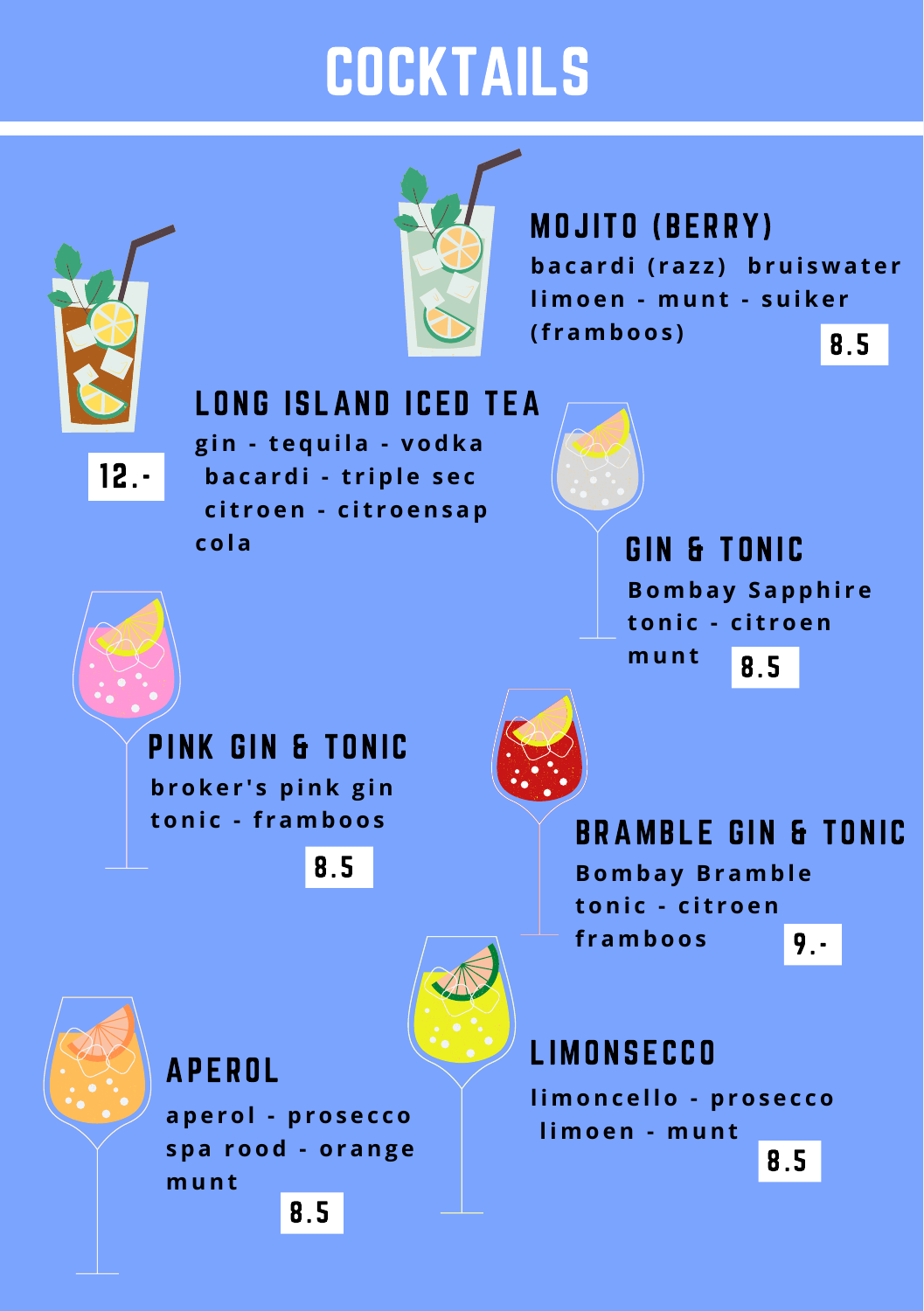| <b>FRISDRANKEN</b>                                  |     |
|-----------------------------------------------------|-----|
| Alle bekende frisdranken                            | 2.9 |
| <b>Chocomel   Rivella   Minute Maid Orang/Apple</b> | 3.1 |
| <b>Red Bull</b>                                     | 4.2 |
| <b>WARME DRANKEN</b>                                |     |
| Koffie   Thee                                       | 2.7 |
| <b>Cappuccino</b>                                   | 2.8 |
| <b>Verse Muntthee</b>                               | 3.1 |
| <b>Warme Chocomel</b>                               | 2.8 |
| <b>Warme Chocomel met slagroom</b>                  | 3.1 |
| WIJNEN                                              |     |
| Droge witte   Rode   Rosé   Zoete witte huiswijn    | 4.4 |
| <b>Hugo</b>                                         | 4.9 |

## TAP BIEREN

| Bavaria 0.2L   0.25L   0.5L | $2.8 - 3.1 - 6.2$ |
|-----------------------------|-------------------|
| <b>Cornet Oaked</b>         | 4.9               |
| La Trappe Witte Trappist    | 4.7               |
| <b>La Chouffe Blond</b>     | 4.9               |

## SPECIAAL BIEREN OP FLES

| <b>TRIPEL</b>                   |     |
|---------------------------------|-----|
| <b>La Trappe Tripel</b>         | 4.9 |
| <b>Van Moll Tripple Trouble</b> | 5.6 |
| <b>DUBBEL</b>                   |     |
| <b>La Trappe Dubbel</b>         | 4.5 |
| <b>Bavaria Oud Bruin</b>        | 3.5 |
| <b>QUADRUPPEI/ BARLEY WINE</b>  |     |
| La trappe Quadruppel            | 4.9 |
| De Molen Bommen & Granaten      | 6.2 |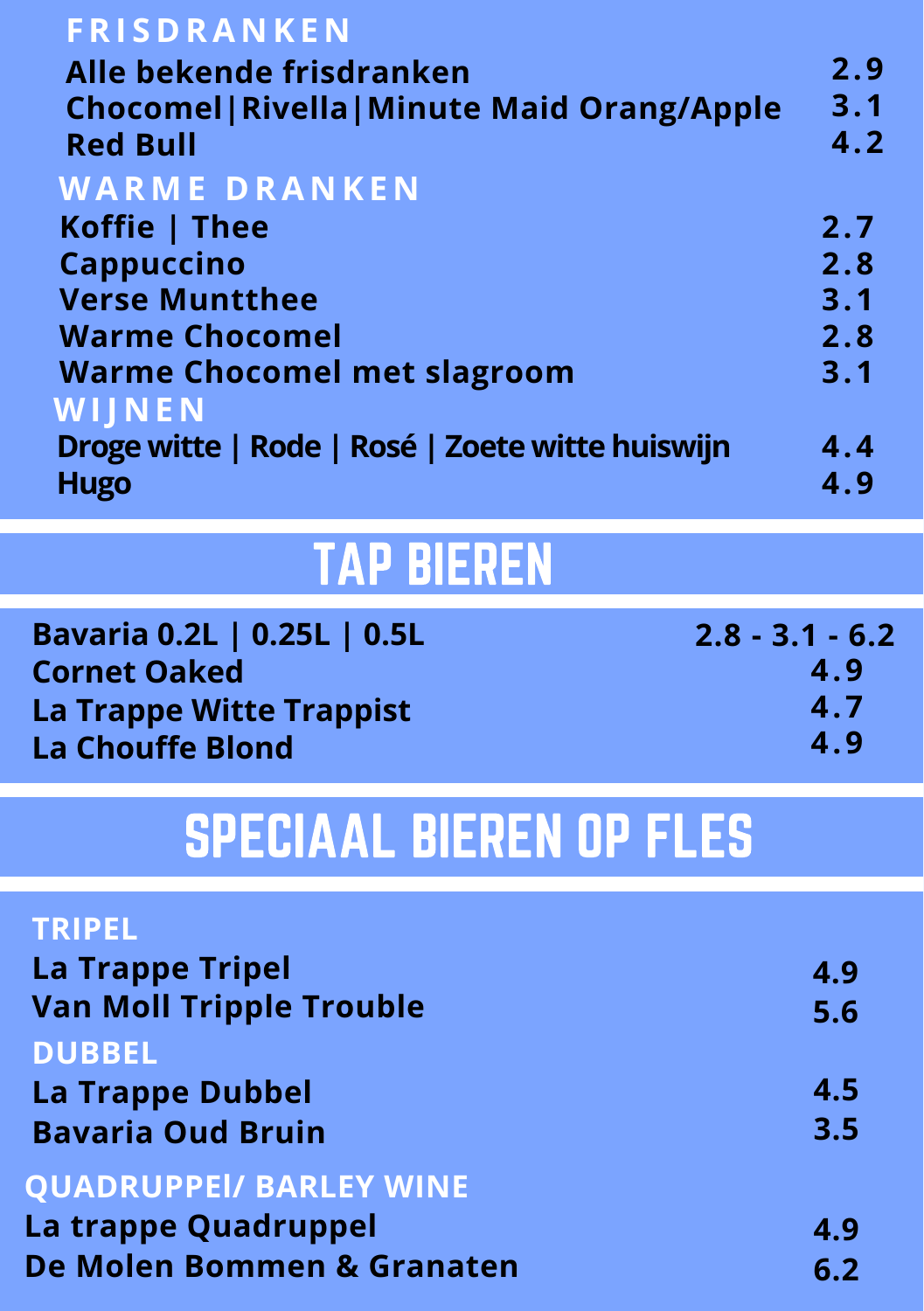| <b>OVERIGE BIEREN</b>                            |      |
|--------------------------------------------------|------|
| <b>Bavaria Twist - Off</b>                       | 3.1  |
| <b>Corona Extra   Desperados</b>                 | 5    |
| <b>AMBER</b>                                     |      |
| La Trappe Isid'or                                | 4.9  |
| Palm                                             | 4.2  |
| <b>IPA</b>                                       |      |
| <b>BrewDog Punk IPA</b>                          | 5.2  |
| <b>Uiltje Bird Of Prey</b>                       | 5.6  |
| <b>WEIZEN</b>                                    |      |
| <b>Weihenstephaner Weizen</b>                    | 4.8  |
| <b>FRUITBIER &amp; CIDER</b>                     |      |
| <b>Rodenbach Fruitage</b>                        | 4.25 |
| <b>Magners Cider Apple   Berry</b>               | 4.5  |
| <b>ALCOHOL VRIJ/ARM</b>                          |      |
| Bavaria   IPA   Original   Wit   Lemon 0.0 & 2.0 | 3.7  |

#### GEDISTILLEERD PER 2 CL **MIXDRANK STERKER? BESTEL EEN EXTRA SHOT!**

**Bacardi Carta Blanca | Spiced | Lemon | Razz William Lawsons Whiskey | Bombay Sapphire Jack Daniels | Jack Daniels Honey Safari| Amaretto | Coebergh | Apfelkorn Malibu | Passoa | Koekies Likeur | Baileys 3 . 5 3 . 5 4 . 5 3 . 5 3 . 5 3 Boswandeling | Flugel | Sourz | Dutch Dynamite 3 . 5 4 4 Vodka | Rode Vodka | Limoncello | Likeur 43 Sambuca | Tequila | Jagermaister | J. Jenever Port Rood | Wit | Martini Bianco | Rosso**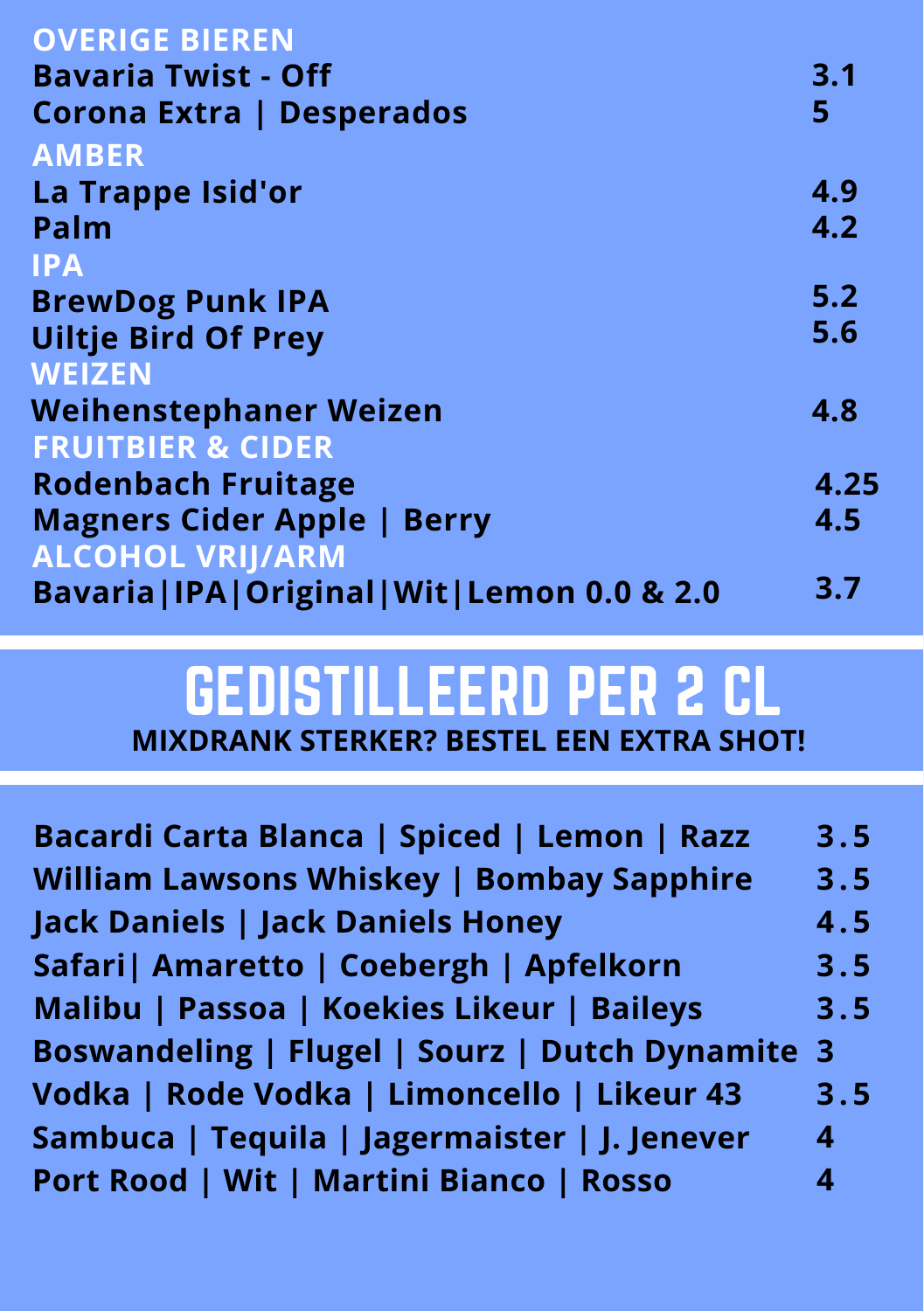## DRANK DEALS

| <b>Doos Flugel</b>                      | 60  |
|-----------------------------------------|-----|
| Vliegend Hert/Jägerbomb                 | 4.9 |
| <b>Bucket Corona of Despo 5 flesjes</b> | 22  |
| <b>Krokodil met 10 shots</b>            | 30  |
| Longdrink mixdrank                      | 4.9 |

Groepsuitje vanaf 10 personen? 2 uur activiteit, lekker eten & allin drinken tegen scherpe prijzen:

Snookertown.nl/arrangementen

Feestje in onze zaal 't Fuifje van 40 tot 100 personen? Vraag ons personeel om een rondleiding!

Kijk voor de prijzen op: Fuifje136.nl/arrangementen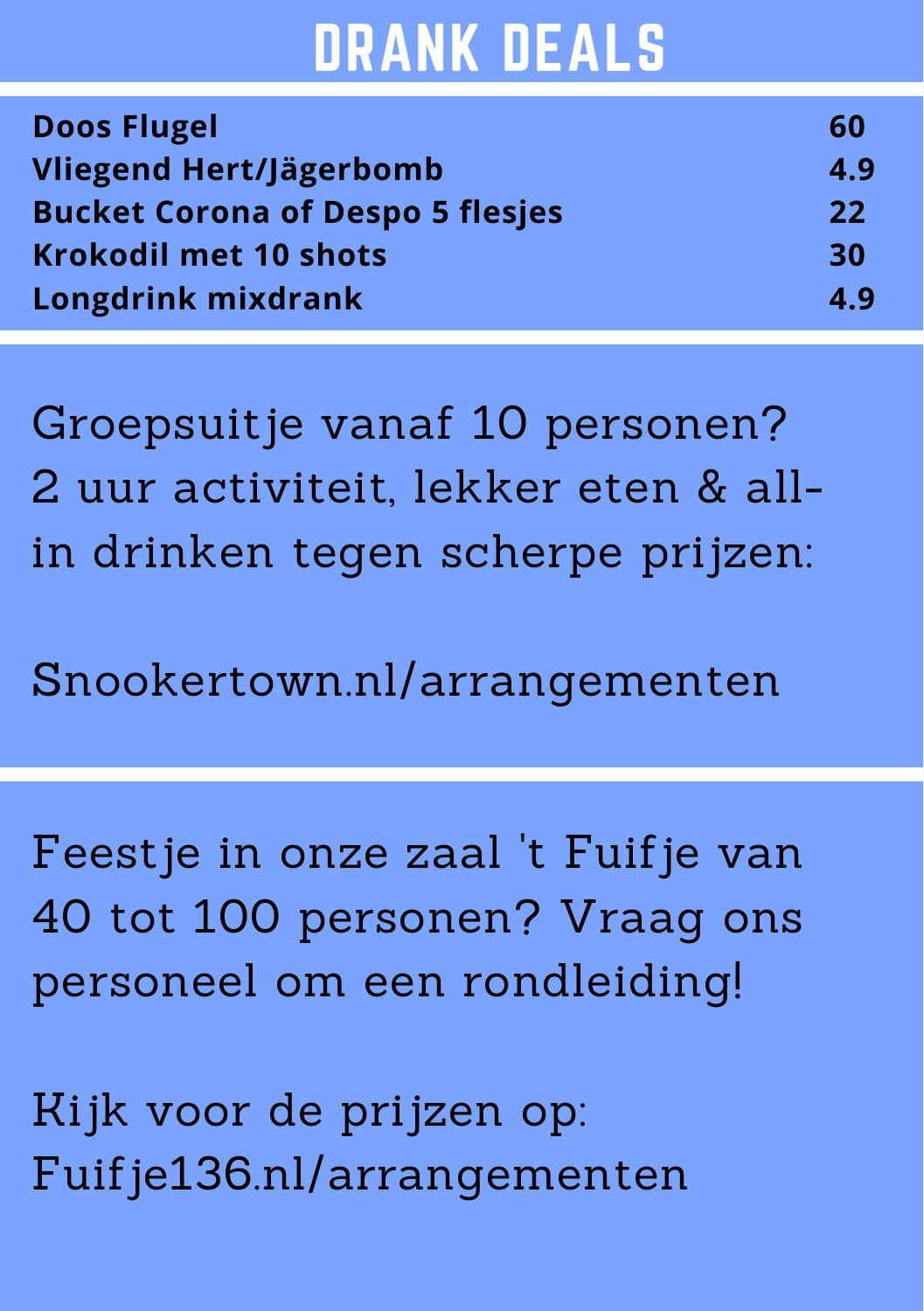| <b>POOLEN</b>       | $15 -$  |
|---------------------|---------|
| <b>SNOOKER</b>      | $15 -$  |
| FOOTPOOL            | $20 -$  |
| I POOL              | 22.50   |
| <b>BILJARTEN</b>    | 7.5     |
| <b>SHUFFLEBOARD</b> | $15. -$ |
| <b>DARTS</b>        | FREE    |

### PRIJZEN ZIJN PER UUR, PER BAAN OF TAFEL!

JE BETAALD PER MINUUT JE KUNT SPEELTIJD TERUG REKENEN AAN DE HAND VAN DE UNITS OP REKENING.

## **HOME MADE PIZZA**

| <b>Margaritha</b>                                 | 10 |
|---------------------------------------------------|----|
| tomatensaus   mozzarella   oregano                |    |
| <b>Salame</b>                                     | 11 |
| tomatensaus   mozzarella   salami   oregano       |    |
| <b>Hawaï</b>                                      | 11 |
| tomatensaus   mozzarella   ham   ananas   oregano |    |
| <b>Prosciutto e Salame</b>                        | 12 |
| tomatensaus   mozzarella   ham   salami   oregano |    |